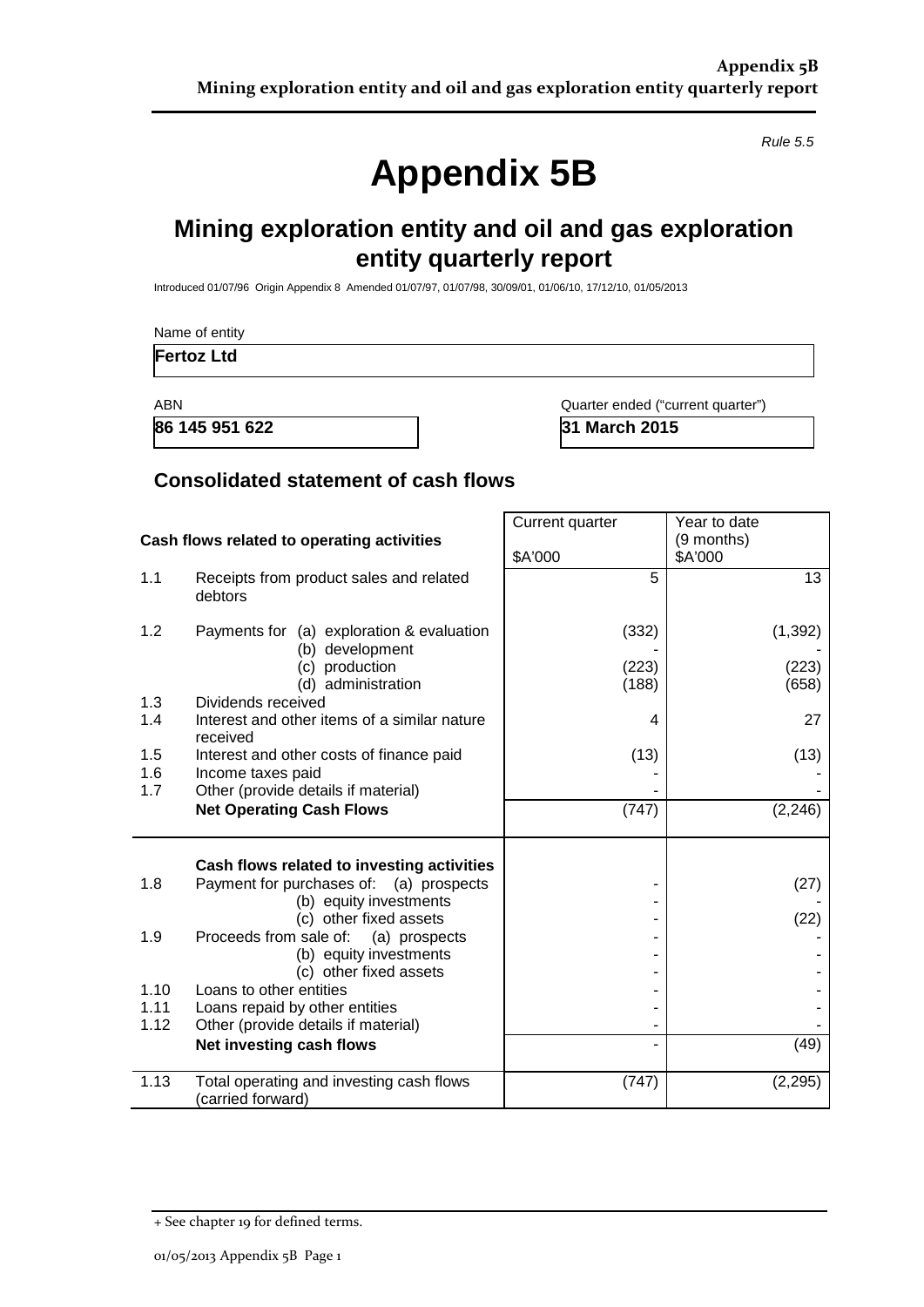| 1.13         | Total operating and investing cash flows<br>(brought forward)                       | (747) | (2,295) |
|--------------|-------------------------------------------------------------------------------------|-------|---------|
|              |                                                                                     |       |         |
|              | Cash flows related to financing activities                                          |       |         |
| 1.14         | Proceeds from issues of shares, options,<br>etc.                                    | 154   | 154     |
| 1.15         | Proceeds from sale of forfeited shares                                              |       |         |
| 1.16         | Proceeds from borrowings                                                            | 133   | 333     |
| 1.17         | Repayment of borrowings                                                             |       |         |
| 1.18         | Dividends paid                                                                      |       |         |
| 1.19         | Other (provide details if material)                                                 |       |         |
|              | <b>Share Issue Costs</b>                                                            |       |         |
|              | Net financing cash flows                                                            | 287   | 487     |
|              | Net increase (decrease) in cash held                                                | (460) | (1,808) |
| 1.20<br>1.21 | Cash at beginning of quarter/year to date<br>Exchange rate adjustments to item 1.20 | 893   | 2,241   |
| 1.22         | Cash at end of quarter                                                              | 433   | 433     |

#### **Payments to directors of the entity, associates of the directors, related entities of the entity and associates of the related entities**

|                                                                          | \$A'000 |
|--------------------------------------------------------------------------|---------|
| 1.23<br>Aggregate amount of payments to the parties included in item 1.2 | 55      |
| Aggregate amount of loans to the parties included in item 1.10<br>1.24   |         |

1.25 Explanation necessary for an understanding of the transactions

The amount shown at 1.23 consists of executive directors fees

#### **Non-cash financing and investing activities**

2.1 Details of financing and investing transactions which have had a material effect on consolidated assets and liabilities but did not involve cash flows

N/A

<sup>+</sup> See chapter 19 for defined terms.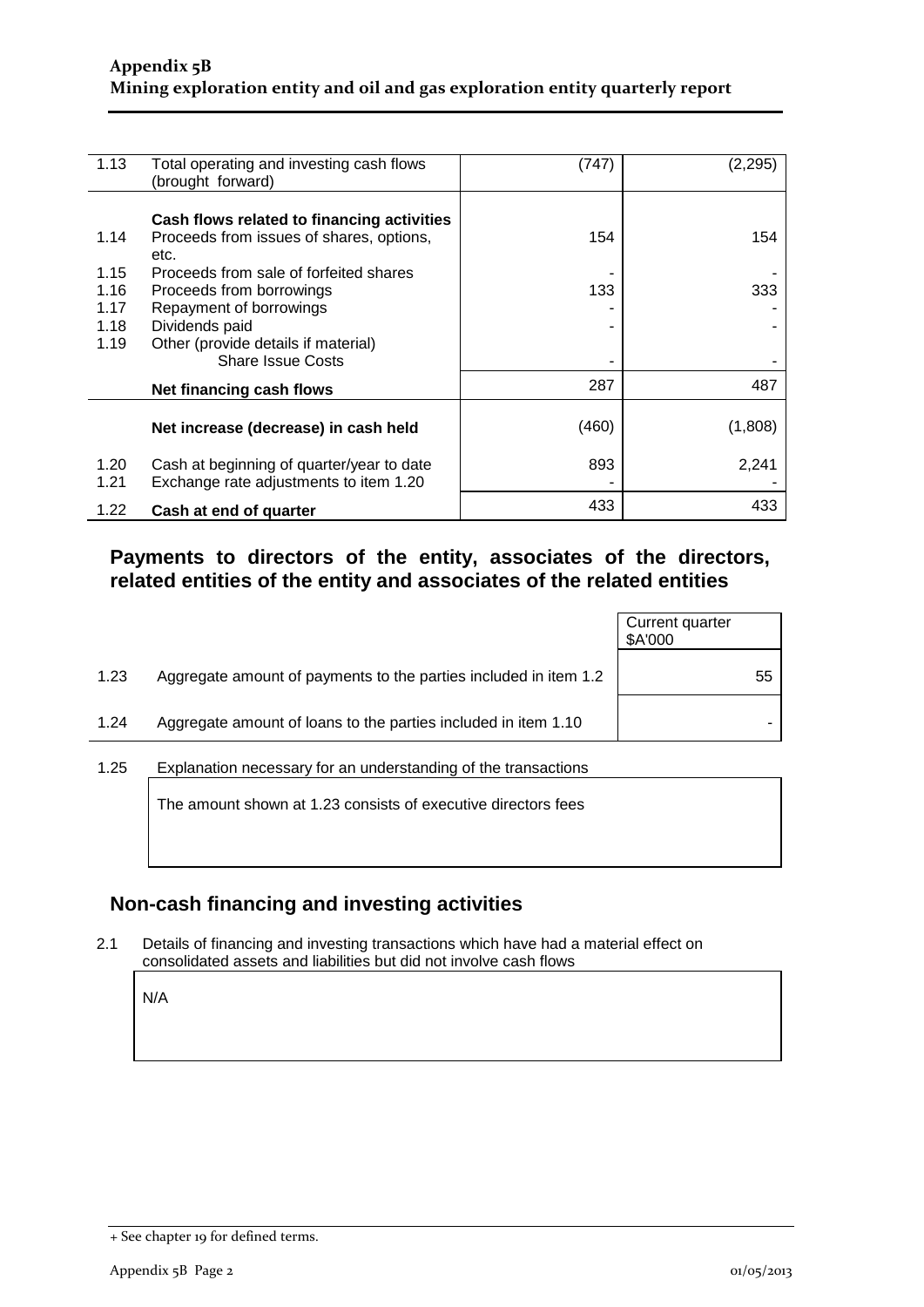2.2 Details of outlays made by other entities to establish or increase their share in projects in which the reporting entity has an interest

N/A

#### **Financing facilities available**

*Add notes as necessary for an understanding of the position.*

|     |                             | Amount available<br>\$A'000 | Amount used<br>\$A'000 |
|-----|-----------------------------|-----------------------------|------------------------|
| 3.1 | Loan facilities             | -                           |                        |
| 3.2 | Credit standby arrangements | 2,250                       | 333                    |

#### **Estimated cash outflows for next quarter**

|     |                            | \$A'000 |
|-----|----------------------------|---------|
| 4.1 | Exploration and evaluation | (30)    |
| 4.2 | Development                | (85)    |
| 4.3 | Production                 | (115)   |
| 4.4 | Administration             | (282)   |
|     | <b>Total</b>               | (512)   |

#### **Reconciliation of cash**

|     | Reconciliation of cash at the end of the quarter (as<br>shown in the consolidated statement of cash flows)<br>to the related items in the accounts is as follows. | Current quarter<br>\$A'000 | Previous quarter<br>\$A'000 |
|-----|-------------------------------------------------------------------------------------------------------------------------------------------------------------------|----------------------------|-----------------------------|
| 5.1 | Cash on hand and at bank                                                                                                                                          | 333                        | 393                         |
| 5.2 | Deposits at call                                                                                                                                                  | 100                        | 500                         |
| 5.3 | Bank overdraft                                                                                                                                                    |                            |                             |
| 5.4 | Other (provide details)                                                                                                                                           |                            |                             |
|     | Total: cash at end of quarter (item 1.22)                                                                                                                         | 433                        | 893                         |

<sup>+</sup> See chapter 19 for defined terms.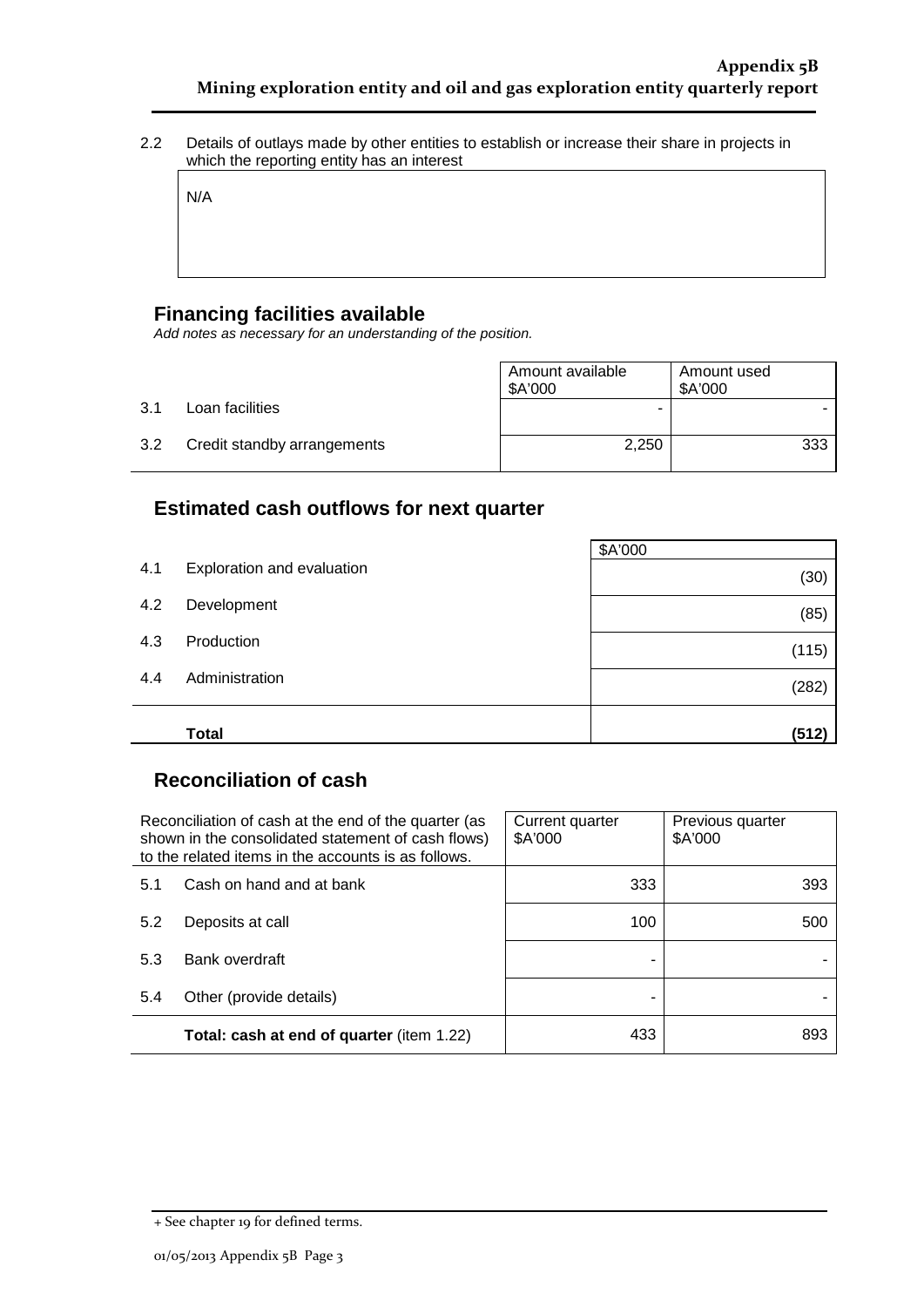### **Changes in interests in mining tenements and petroleum tenements**

|     |                                                                                                   | Tenement<br>reference and<br>location | Nature of interest<br>(note (2))                                                                                      | Interest at<br>beginning<br>of quarter | Interest at<br>end of<br>quarter |
|-----|---------------------------------------------------------------------------------------------------|---------------------------------------|-----------------------------------------------------------------------------------------------------------------------|----------------------------------------|----------------------------------|
| 6.1 | Interests in mining<br>tenements and<br>petroleum tenements<br>relinquished, reduced<br>or lapsed | EL26915 Barrow<br>Creek Australia     | Rum jungle had an<br>option to purchase<br>this tenement which<br>was not exercised.<br>Hence tenement<br>was dropped | 100%                                   | 0%                               |
| 6.2 | Interests in mining<br>tenements and<br>petroleum tenements<br>acquired or<br>increased           | N/A                                   |                                                                                                                       |                                        |                                  |

#### **Issued and quoted securities at end of current quarter**

*Description includes rate of interest and any redemption or conversion rights together with prices and dates.*

|     |                            | <b>Total number</b> | Number quoted | Issue price per   | Amount paid up    |
|-----|----------------------------|---------------------|---------------|-------------------|-------------------|
|     |                            |                     |               | security (see     | per security (see |
|     |                            |                     |               | note 3) (cents)   | note 3) (cents)   |
| 7.1 | <b>Preference</b>          | N/A                 |               |                   |                   |
|     | <i><b>*securities</b></i>  |                     |               |                   |                   |
|     | (description)              |                     |               |                   |                   |
| 7.2 | Changes                    | N/A                 |               |                   |                   |
|     | during quarter             |                     |               |                   |                   |
|     | (a) Increases              |                     |               |                   |                   |
|     | through issues             |                     |               |                   |                   |
|     | (b) Decreases              |                     |               |                   |                   |
|     | through returns            |                     |               |                   |                   |
|     | of capital, buy-<br>backs, |                     |               |                   |                   |
|     | redemptions                |                     |               |                   |                   |
| 7.3 | +Ordinary                  | 46,897,907          | 43,427,155    | <b>Fully Paid</b> | <b>Fully Paid</b> |
|     | securities                 |                     |               |                   |                   |
|     |                            |                     |               |                   |                   |
| 7.4 | Changes                    |                     |               |                   |                   |
|     | during quarter             |                     |               |                   |                   |
|     | (a) Increases              | 615,385             |               | \$0.25            | <b>Fully Paid</b> |
|     | through issues             | 22,927              | 22,927        | \$0.54            | <b>Fully Paid</b> |
|     | (b) Decreases              |                     |               |                   |                   |
|     | through returns            |                     |               |                   |                   |
|     | of capital, buy-           |                     |               |                   |                   |
|     | backs                      |                     |               |                   |                   |
| 7.5 | +Convertible               | N/A                 |               |                   |                   |
|     | debt                       |                     |               |                   |                   |
|     | securities                 |                     |               |                   |                   |
|     | (description)              |                     |               |                   |                   |

<sup>+</sup> See chapter 19 for defined terms.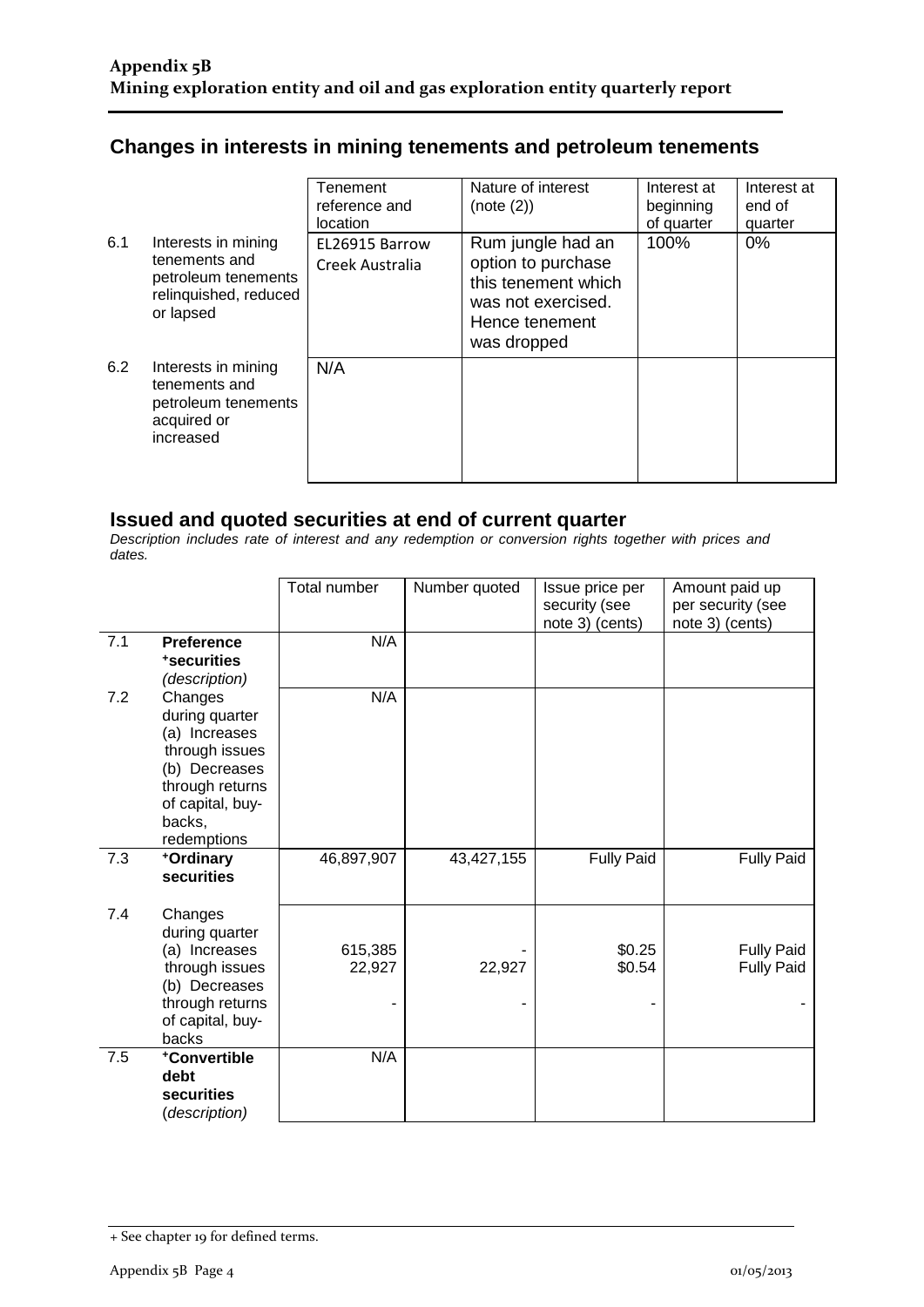#### **Appendix 5B Mining exploration entity and oil and gas exploration entity quarterly report**

| 7.6  | Changes<br>during quarter<br>(a) Increases<br>through issues<br>(b) Decreases<br>through<br>securities<br>matured,<br>converted | N/A        |                |             |
|------|---------------------------------------------------------------------------------------------------------------------------------|------------|----------------|-------------|
| 7.7  | <b>Options</b>                                                                                                                  |            | Exercise price | Expiry date |
|      | (description                                                                                                                    | 6,307,691  | \$0.25         | 01/09/2017  |
|      | and conversion                                                                                                                  | 1,538,462  | \$0.35         | 01/09/2017  |
|      | factor)                                                                                                                         | 1,538,462  | \$0.45         | 01/09/2017  |
|      |                                                                                                                                 | 615,384    | \$0.55         | 01/09/2017  |
|      | <b>Total Options</b>                                                                                                            | 300,000    | \$0.65         | 26/11/2017  |
|      |                                                                                                                                 | 300,000    | \$0.75         | 26/11/2017  |
|      |                                                                                                                                 | 300,000    | \$0.85         | 26/11/2017  |
|      |                                                                                                                                 | 10,899,999 |                |             |
| 7.8  | Issued during<br>quarter                                                                                                        |            |                |             |
| 7.9  | Exercised                                                                                                                       |            | Exercise price |             |
|      | during quarter                                                                                                                  | 615,385    | \$0.25         |             |
| 7.10 | <b>Expired during</b><br>quarter                                                                                                | N/A        |                |             |
| 7.11 | <b>Debentures</b>                                                                                                               | N/A        |                |             |
|      | (totals only)                                                                                                                   |            |                |             |
| 7.12 | <b>Unsecured</b><br>notes (totals<br>only)                                                                                      | N/A        |                |             |
|      |                                                                                                                                 |            |                |             |

<sup>+</sup> See chapter 19 for defined terms.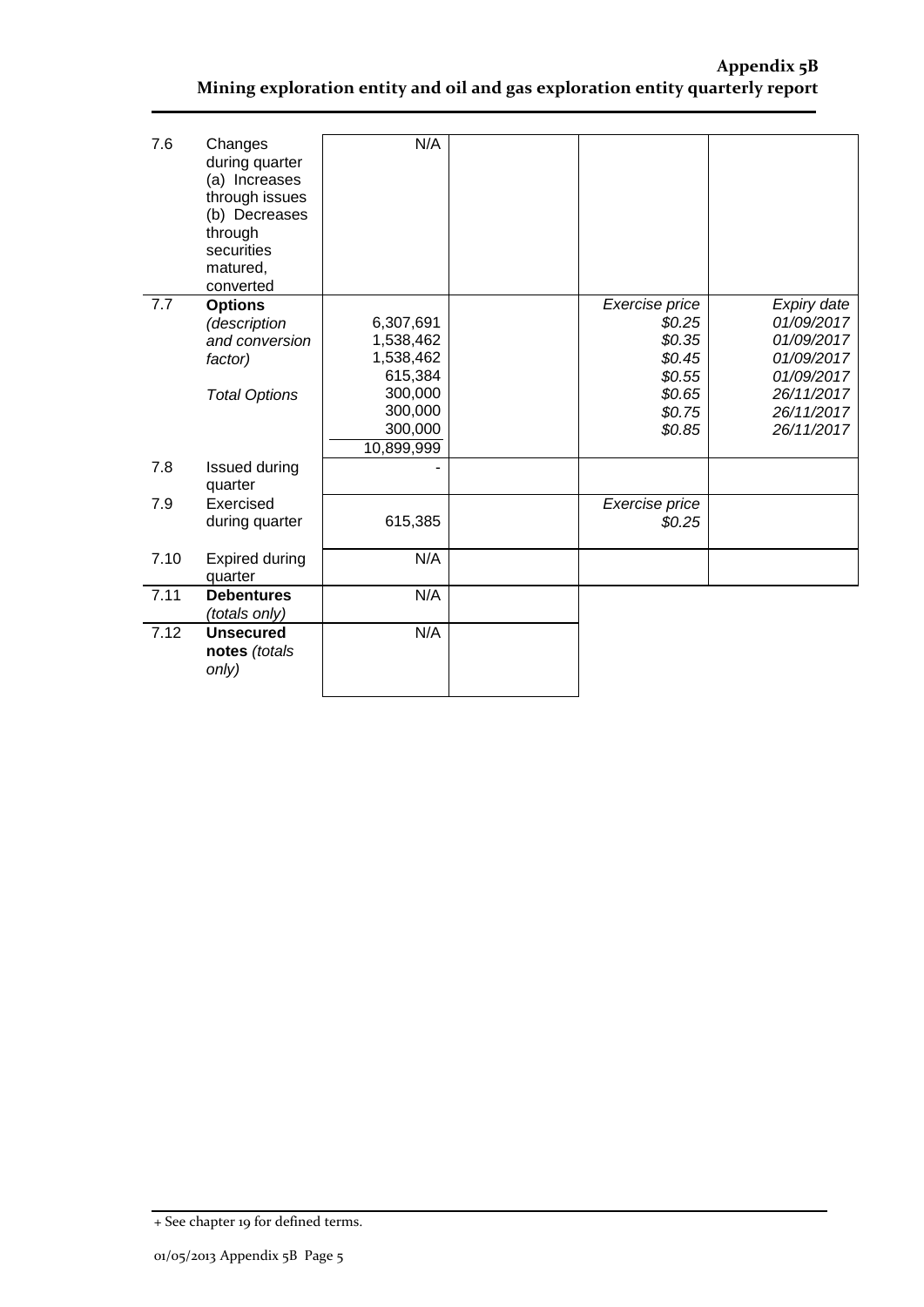## **Compliance statement**

- 1 This statement has been prepared under accounting policies which comply with accounting standards as defined in the Corporations Act or other standards acceptable to ASX (see note 5).
- 2 This statement does give a true and fair view of the matters disclosed.

Sign here: ............................................................ Date: 30/04/2015 (Company secretary)

Print name: Julien McInally

<sup>+</sup> See chapter 19 for defined terms.